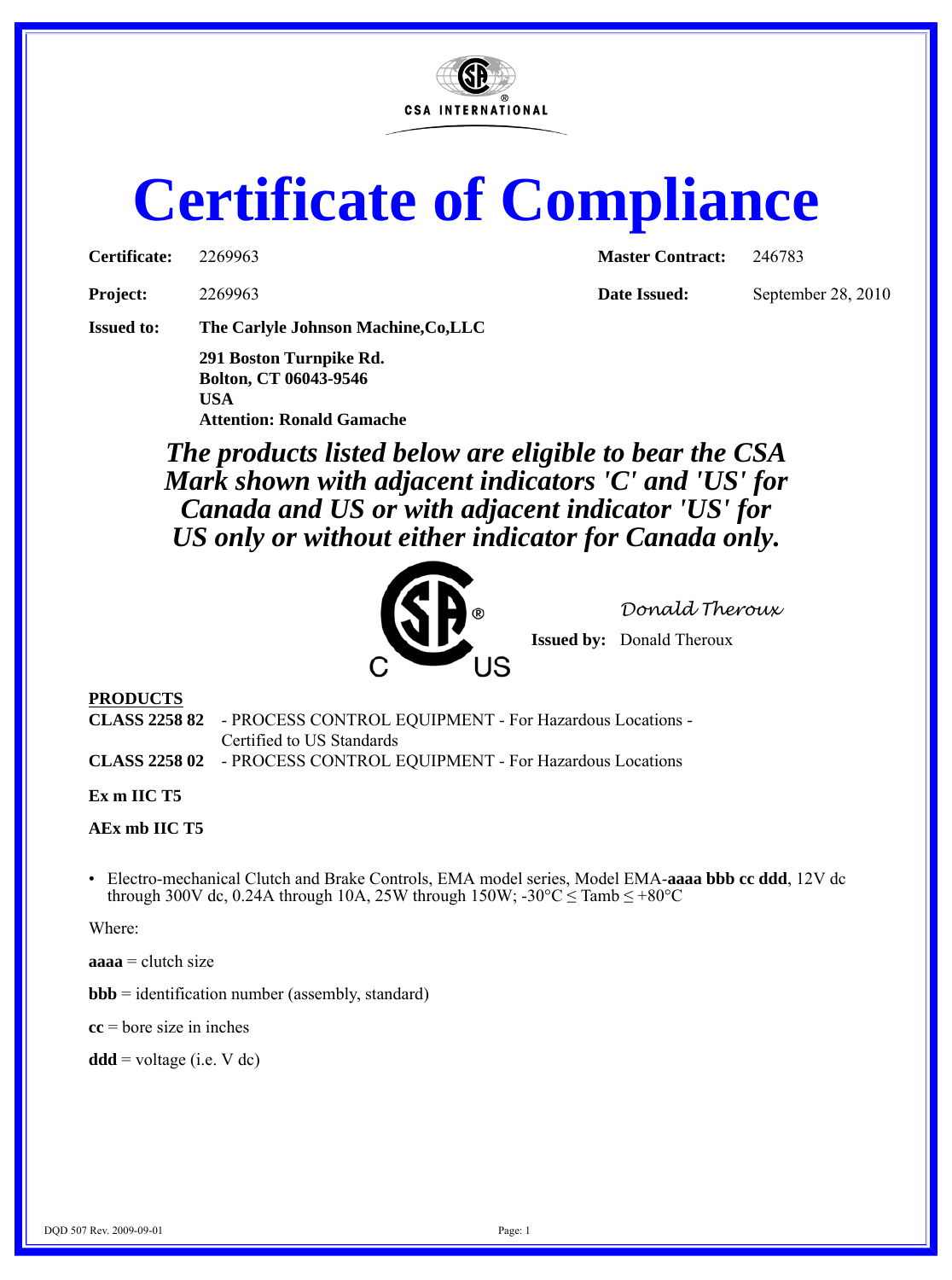

**Project:** 2269963 **Date Issued:** September 28, 2010

**Certificate:** 2269963 **Master Contract:** 246783

• Electro-mechanical Clutch and Brake Controls, EPC model series, Model EPC-**aaaa bbb cc ddd**, 12V dc through 300V dc, 0.24A through 10A, 25W through 150W;  $-30^{\circ}$ C  $\leq$  Tamb  $\leq +80^{\circ}$ C

Where:

**aaaa** = clutch size

 $$ 

**cc** = bore size in inches

 $\mathbf{ddd} = \text{voltage}$  (i.e. V dc)

• Electro-mechanical Clutch and Brake Controls, PTO model series; Model PTO-**aaaa bbb cc ddd**; 12V dc through 300V dc, 0.24A through 10A, 25W through 150W;  $-30^{\circ}$ C  $\leq$  Tamb  $\leq +80^{\circ}$ C

Where:

**aaaa** = clutch size

 $$ 

**cc** = bore size in inches

 $\mathbf{ddd} = \text{voltage}$  (i.e. V dc)

Notes:

Notes:

When used in the end-product equipment the following are among the considerations to be made:

1. The spacing between exposed live parts and grounded metal parts of the equipment in which used shall be in accordance with the classification of the overall equipment.

2. Lead terminations have not been evaluated for field wiring.

3. The use of an enclosure shall be determined in the end-use application(s).

## **APPLICABLE REQUIREMENTS**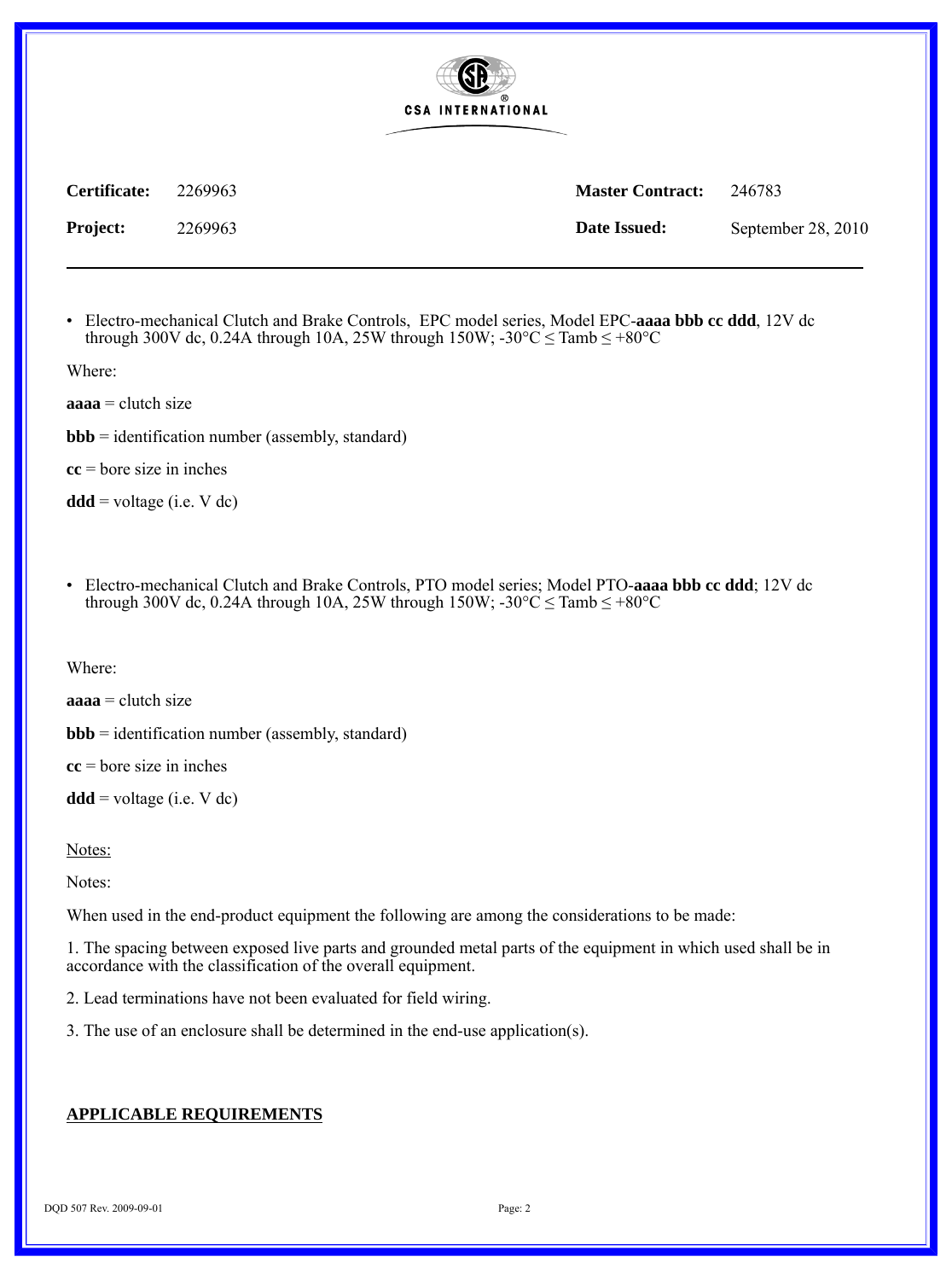

**Certificate:** 2269963 **Master Contract:** 246783

**Project:** 2269963 **Date Issued:** September 28, 2010

CAN/CSA Standard C22.2 No. 0-M91 *(Reaffirmed 2001) -* General Requirements - Canadian Electrical Code, Part II

CAN/CSA Standard C22.2 No. 14-05 *(March 2006) -* Industrial Control Equipment

CAN/CSA-C22.2 No. 60079-0:07 - Electrical apparatus for explosive gas atmospheres — Part 0: General requirements

CAN/CSA-E79-18-95 *(Reaffirmed 2009) -* Electrical apparatus for explosive gas atmospheres – Part 18: Encapsulation "m"

ANSI/UL Standard 508 *(Seventeenth Edition, Dated January 28, 1999. With revisions through and including September 19, 2008) -* Industrial Control Equipment

ANSI/UL 60079-0 *(Fourth Edition, dated August 15, 2005) -* Electrical Apparatus for Explosive Gas Atmospheres – Part 0: General Requirements

ANSI/UL 60079-18 *(Second Edition, dated August 15, 2005) -* Electrical Apparatus for Explosive Gas Atmospheres – Part 18: Construction, Test and Marking of Type of Protection Encapsulation "m" Electrical Apparatus

The following standards were used in whole or in part as a guideline.

IEC 60079-0 *(Edition 5.0 2007 -10) -* Explosive Atmospheres – Part 0: Equipment – General Requirements

CSA Standard C22.2 No. 30-M1986 *(Reaffirmed 2003) -* Explosion-Proof Enclosures for Use in Class I Hazardous Locations

ANSI/UL Standard 969 *(Fourth Edition, Dated October 3, 1995) -* Marking and Labeling Systems

#### **MARKINGS**

Two types of labels are currently in use. The first is an identification plate (see drawing C12091) that is constructed of a 0.32" thick, Type III, Composition A, Class 2 aluminum, Spec MIL-P-514 material or Type III, Composition C, Class 2 aluminum, Spec MIL-P-514. Material conforms to Type I, Grade A, Class I, SPEC GG-P-455. Identification plate is attached to the products by means of rivets within blind holes.

The second label utilizes FLEXmark MM 200 Silver TC-249 L-156 SPEC 50K/Q-8 material. The FLEXmark MM 200 is a top-coated metalized silver polyester film that is coated with a permanent sensitive acrylic adhesive and backed with a semi-bleached kraft release liner which has been coated (on the backside) with Quilon® to prevent label pick-off. FLEXmark MM 200 is a UL Recognized component for use in the US and Canada as documented in UL Report MH10170 (categories PGGU2 and PGGU8) and is a CSA Approved product under Class 7922-01 and Class 7924-01 criteria (see CSA File 099214\_L\_000).